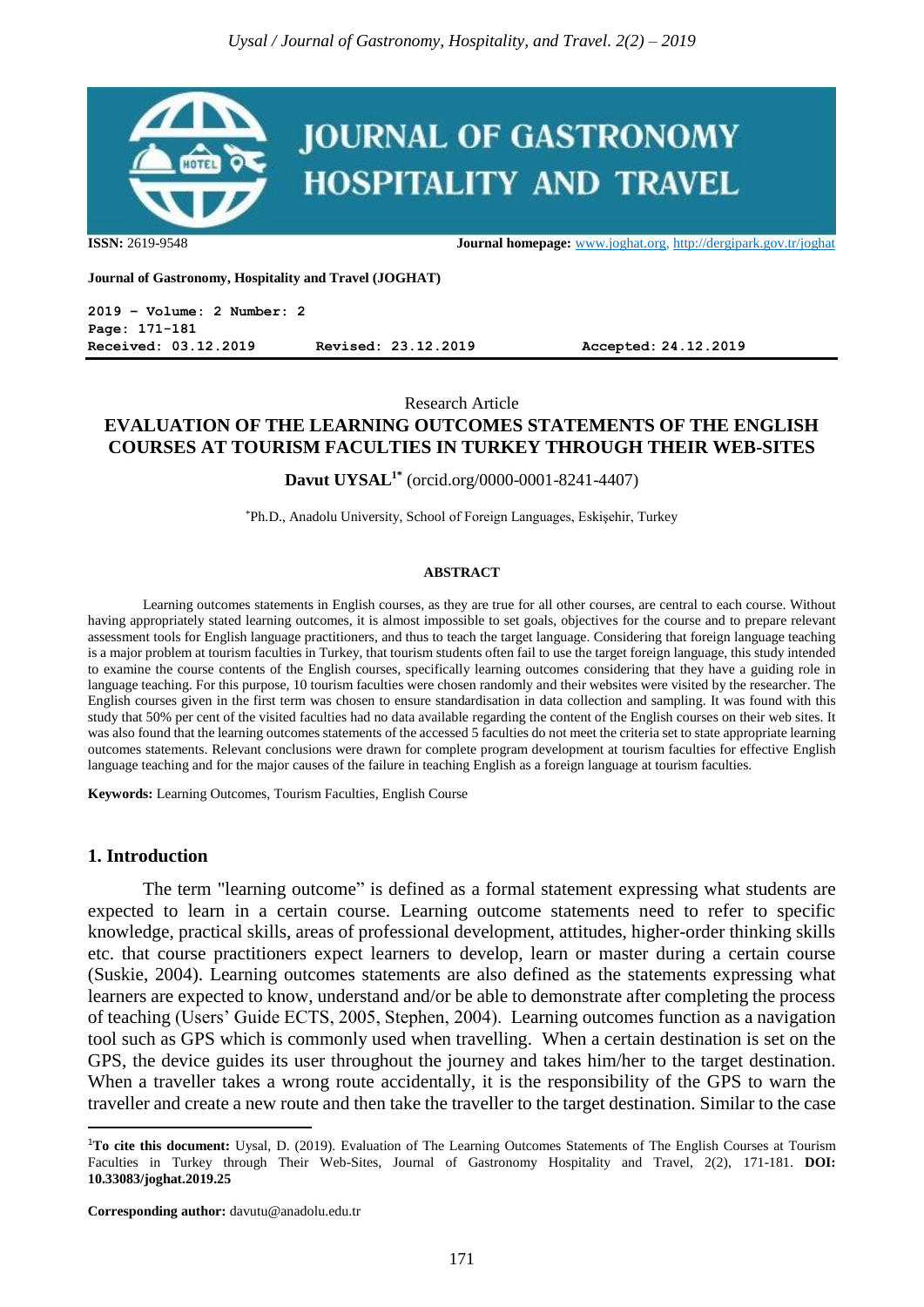of GPS, learning outcomes help teachers to guide their students to the intended learning and gains in their courses. They also inform students about the path to be followed and tell students what they will have learned at the end of the process (Mahajan and Singh, 2017).

In summary, learning outcome statements describe:

- what teachers/institutions expect students to know at the end of a course, and
- what teachers/institutions expect students to be able to do at the end of a course.

Appropriately stated learning outcomes are supposed to have three major characteristics;

- they should specify an action by the learners that is *observable*,
- they should specify an action by the learners that is *measurable*, and
- they should specify an action that is done by the learners (rather than the teachers)

Effectively and appropriately developed and stated learning outcomes statements are supposed to have all of these characteristics. Only with this way, it will be possible for a course to be effective and to be assessed (Suskie, 2004). This study aims to investigate the web sites of tourism faculties in Turkey, specifically the learning outcomes of the Vocational and General English courses at tourism faculties. In other words, this study was designed to make a content analysis of the English courses to find out to what extent the learning outcomes of English courses at tourism faculties meet the criteria which were adapted from WACSLO (2017) and summed up as follows:

- Limited to  $5 10$  statements **(Criterion 1)**
- Focus on overarching or general knowledge and/or skills **(Criterion 2)**
- Focus on knowledge and skills that are central to the course topic **(Criterion 3)**
- Student-centred rather than being faculty-centred **(Criterion 4)**
- Focus on the learning that results from the course rather than describing activities **(Criterion 5)**
- Incorporate or reflect the institutional and departmental missions **(Criterion 6)**
- Incorporate various ways for students to show success (outlining, describing, modelling, depicting, etc.) rather than using a single statement **(Criterion 7)**
- Observable **(Criterion 8)**
- Measurable **(Criterion 9)**

## **2. Literature Review**

#### **2.1 Writing Effective Learning Outcomes Statements**

When stating learning outcomes, it is important to use the verbs describing exactly what the learner will be able to do when they complete the course taken. Some of the words are considered to be unclear when used in learning outcomes statements such as "know", "be aware of", "appreciate", "learn", "understand", "comprehend", "become familiar with" because these words express indefiniteness and they can cause more than one interpretation in the minds. They are also difficult to observe and measure (American Association of Law Libraries, 2005). Because of these reasons, it is always better to avoid using such words expressing indefiniteness in stating learning outcomes for a certain course.

The following learning outcomes cannot be claimed to be good examples of learning outcomes;

By the end of the course, students will

- *understand* the basic knowledge about the history of the human being.
- *appreciate* some example of folk music from other cultures.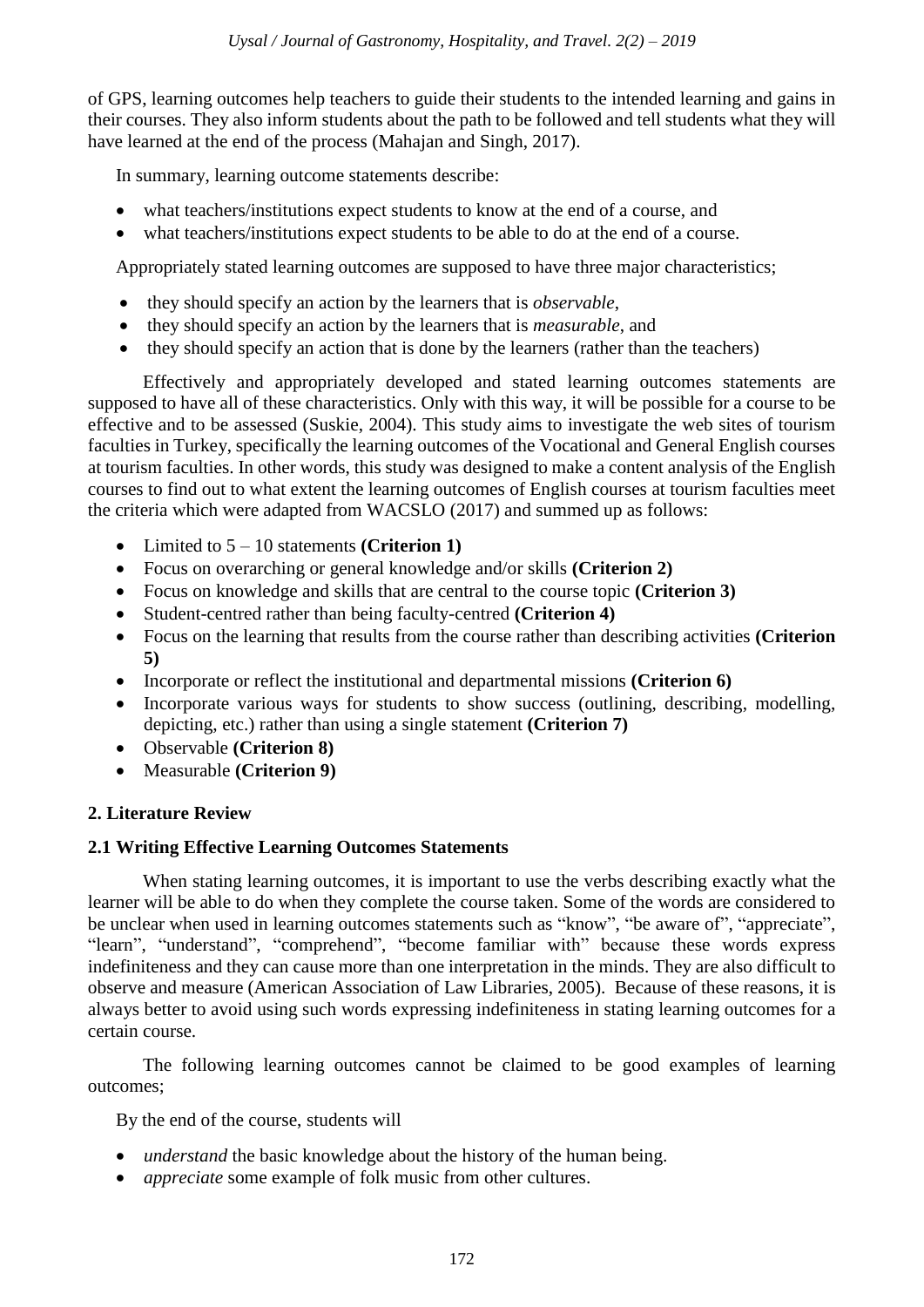Both of these outcomes are difficult to assess by the course practitioner because you cannot observe if someone understands something or not. You also cannot know if someone appreciates the folk music of other cultures or not, and the practitioner also cannot design a test to do that. The learning outcomes statements which have been criticized above could be restated more effectively by changing the verbs as in the following examples;

By the end of the course, students will be able to

- *identify and describe* the major knowledge about the history of the human being.
- *identify* the characteristics of folk music types from other cultures.

These learning outcomes have been stated with the use of an action verb "identify", which is both observable and measurable because course practitioners can design a test or a tool to test if students identified or described. They also express an action which will be performed by the learners as the centre of teaching-learning processes rather than teachers or someone else.

## **2.2 Incorporating Critical Thinking Skills into Learning Outcomes Statements**

Many teachers or course practitioners tend to incorporate words reflecting critical thinking into the learning outcomes of their courses. Bloom (1956) developed and suggested a taxonomy to outline various thinking skills used in processing various types of information and situations. Some of these are basic cognitive skills; however, others are difficult skills. Such skills are also mentioned as critical thinking skills. Bloom suggested the following taxonomy of thinking skills, all of which cannot be reflected in the learning outcomes statements. The taxonomy suggested by Bloom was adapted by Anderson and Krathwohl (2001) under the heading of different levels of thinking skills as follows;

1. *Remember* – recalling relevant terminology, specific facts, or different procedures related to information and/or course topics. Student, at this level of the taxonomy, can remember something, but they may not understand it fully.

2. *Understand* – the ability to grasp the meaning of the presented information such as facts, definitions, concepts, etc.

3. *Apply* – to be able to use the learned information in various situations or problem-solving.

4. *Analyse* – the ability to break information down into its components. This level is also closely related to the process of examining information to conclude the cause and effect, interpreting motives, making inferences, or finding evidence to support statements/arguments.

5. *Evaluate* – to be able to judge the value of information and/or sources of information filtering it in line with their values or opinions.

6. *Create* – the ability to creatively or uniquely apply prior knowledge and/or skills to produce new and original thoughts, ideas, processes, etc. Only at this level, students are involved in creating their thoughts and ideas based on what has been learned.

Learning outcomes are important indicators of achievement in an academic course/program. Learning outcomes give a clear idea about what could be achieved when learners join a course/program. No matter what kind of courses they are, all courses should be listed and written before the course starts to make sure that the course has been designed perfectly. Based on the stated learning outcomes, teaching environment, classroom activities and assessment tools have to be designed appropriately to conduct and complete the course successfully (Mahajan and Singh, 2017).

#### **2.3 Benefits of Learning Outcomes in Teaching**

With the help of clearly stated learning outcomes, learners could understand what they are supposed to learn through the course that they are about to take. Learning outcomes also help learners to choose an appropriate course to their learning. Well-stated learning outcomes also help learners and teachers avoid wasting their valuable time, and reduce potential stress on learners. Learning outcomes point out what exactly and more importantly learners need to know to gain maximum learning from a course. When the stated learning outcomes are achieved by learners, they can have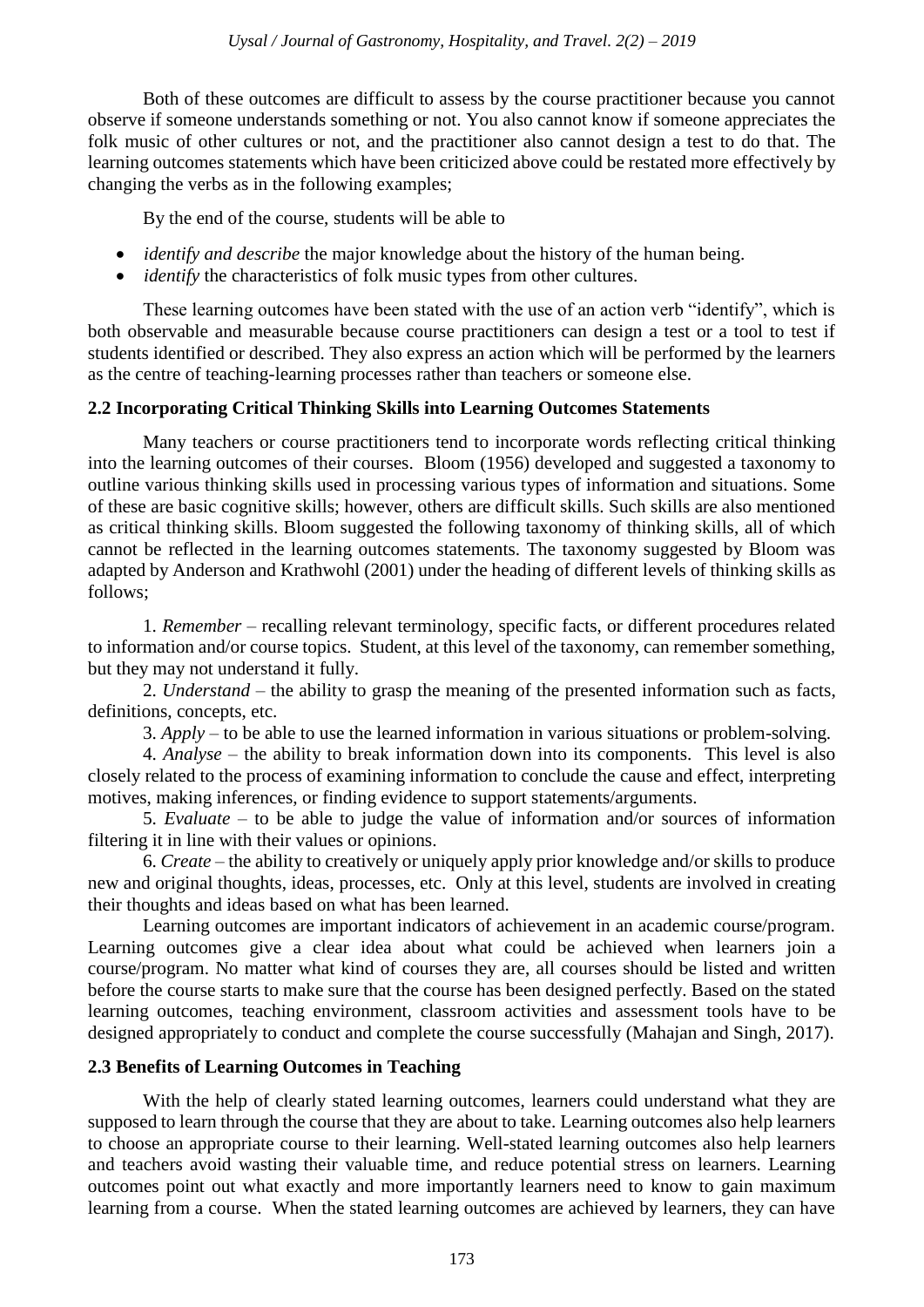the chance to demonstrate that they have reached the target of the course and get the maximum benefit from the taken course (Mahajan and Singh, 2017).

Well-stated learning outcomes also provide some other benefits for the course practitioners. Learning outcomes help course practitioners to easily plan their courses. Learning outcomes also help course practitioners have a clear idea of what and how much to teach and plan further teaching accordingly. With learning outcomes, course practitioners can design their classroom materials more effectively to provide maximum learning for learners. Learning outcomes also provide chances for course practitioners to use appropriate strategies to use in their teaching. Learning outcomes also help course practitioners avoid extra teaching by saving their time (Mahajan and Singh, 2017).

Learning outcomes also make the assessment and the planning of assessment clear and easy as well as the evaluation of courses. Learning outcomes make midway correction possible and help students study in their way and come to the class prepared. Learning outcomes also facilitate measuring and helps to measure methods effectively function. Learning outcomes help accreditation agencies to assess whether the course/programme has met the mission and goals of the institution where the teaching is performed as well as deciding if the desired objectives of the institution have been met or not. Learning outcomes function as a kind of evidence such as rubric, charts and graphs about the summative learning goals. (Mahajan and Singh, 2017).

## **2.4 List of Action Words Related to Critical Thinking Skills**

There are some action words which should be used to state learning outcomes related to critical thinking skills in a certain course. These action words are categorized based on the different levels of higher-order thinking skills suggested by Anderson and Krathwohl's (2001) revising the version created in Bloom's (1956) taxonomy. They could be summarized as seen in Table 1.

| <b>REMEMBER</b>  | <b>UNDERSTAND</b> | <b>APPLY</b> | <b>ANALYZE</b> | <b>EVALUATE</b> | <b>CREATE</b> |
|------------------|-------------------|--------------|----------------|-----------------|---------------|
| Define Describe  | Associate         | Add          | Analyse        | Assess          | Categorize    |
| Draw             | Compute           | Apply        | Arrange        | Compare         | Combine       |
| Identify         | Convert           | Calculate    | Combine        | Conclude        | Compose       |
| Label            | Defend            | Change       | Design         | Contrast        | Create        |
| List             | <b>Discuss</b>    | Classify     | Develop        | Criticize       | Drive         |
| Match            | Distinguish       | Complete     | Diagram        | Determine       | Design        |
| Name             | Estimate          | Compute      | Differentiate  | Grade           | Devise        |
| Outline          | Explain           | Demonstrate  | Discriminate   | Interpret       | Explain       |
| Point            | Extend            | Discover     | Illustrate     | Judge           | Generate      |
| Read             | Generalize        | Divide       | Infer          | Justify         | Group         |
| Recall           | Infer             | Examine      | Outline        | Measure         | Integrate     |
| Recognize        | Paraphrase        | Interpolate  | Point out      | Rank            | Modify        |
| Record<br>Repeat | Predict           | Modify       | Relate         | Rate            | Order         |
| Reproduce        | Rewrite           | Operate      | Select         | Support         | Organize      |
| Select           | Summarize         | Prepare      | Separate       | Test            | Plan          |
| <b>State</b>     |                   | Produce      | Utilize        |                 | Prescribe     |
| Write            |                   | Show         |                |                 | Propose       |
|                  |                   | Solve        |                |                 | Rearrange     |
|                  |                   | Translate    |                |                 | Reconstruct   |
|                  |                   | Use          |                |                 | Related       |
|                  |                   |              |                |                 | Reorganize    |
|                  |                   |              |                |                 | Revise        |
|                  |                   |              |                |                 | Rewrite       |
|                  |                   |              |                |                 | Summarize     |
|                  |                   |              |                |                 | Transform     |
|                  |                   |              |                |                 | Specify       |

| Table 1: Action words categorized based on the different levels of higher-order thinking skills |  |  |
|-------------------------------------------------------------------------------------------------|--|--|
|-------------------------------------------------------------------------------------------------|--|--|

**Source:** Adapted from Anderson and Krathwohl (2001)

There are some basic tips to be used for developing course-level learning outcomes statement and they could be stated as follows ( Adapted from WACSLO, 2017):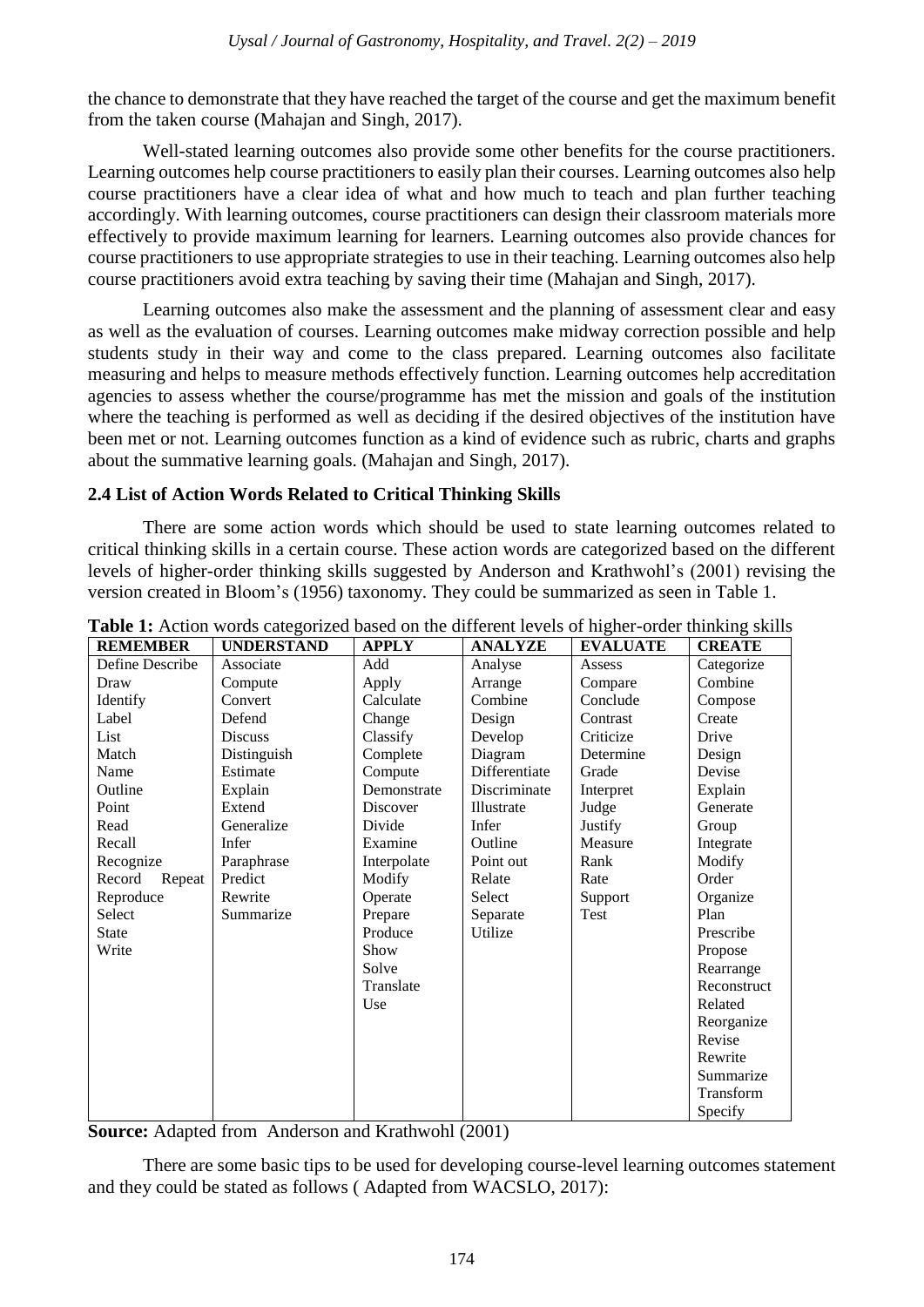- The course-level learning outcomes should be limited to  $5 10$  statements for the entire course. If there is a need for detailed outcomes, units, assignments and chapters could be used for that purpose.
- Overarching or general knowledge and/or skills should be focused rather than small or trivial details.
- The knowledge and skills that are the main focus of the course topic and/or discipline should be given priority.
- Statements should be student-centred rather than faculty-centred (e.g., "upon completion of this course *students will be able to list* the names of the 50 states in English" versus "one objective of this course is to *teach* the names of the 50 states").
- The learning that results from the course should be focused rather than describing activities or lessons in the course.
- Statements need to incorporate or reflect the institutional and departmental missions already set.
- Statements need to incorporate various ways for students to show their success (outlining, describing, modelling, etc.) rather than being a single statement such as "at the end of the course, students will know \_\_\_\_\_\_\_ " as the stem for each outcome statement of the course.

The following learning outcomes could be offered as good examples for an ideal English course.

Name of the Course: Introduction to Tourism English

At the end of the course, students will be able to:

- *Identify* the adjectives used to describe current positions in the tourism sector
- *Explain* how a product/service works to a client upon request
- *Define* the basic rules of the organisation where they work for clients
- *Compare and contrast* the different services offered in their work environment
- *Evaluate and classify* various services/products upon request
- *Summarize* how technology could be used to facilitate check-in procedures

#### **2.5 Assessment and Role of Learning Outcomes in Assessment in Education**

Assessment is about the systematic collection, review, and use of evidence or information about what students have learned in a course. With the help of assessment, course practitioners can understand how well their students understand course topics. Assessment aims to detect students' understanding to decide what areas of the course need to be re-visited to help students learn the subject better (Palomba and Banta, 1999)

In other words, assessment is a way of examining what the students taking the course are learning and how well they are learning the outcomes of the course. This process could also be used for giving feedback about their learning and also offering them more opportunities and strategies to increase their learning (Palomba and Banta,1999)

Assessment is considered to be very important in teaching processes because, with the help of assessment, practitioners could find out the level of skills or knowledge of their students (Taras, 2005). Similarly, Wojtczak, (2002) claims that assessment helps practitioners evaluate the strengths and weakness of their students and to increase their motivation to learning and the course (Taras, 2005; Stiggins, 1992). Assessment is done to help course practitioners decide how many of their students have achieved the learning objectives of the courses, who are suffering from difficulties in their learning and which of the techniques are useful in teaching the course. With the help of assessment, course practitioners can also decide whether to continue or stop teaching the foreign language (Maki, 2004). To be able to achieve all of these, an ideal course needs to have appropriate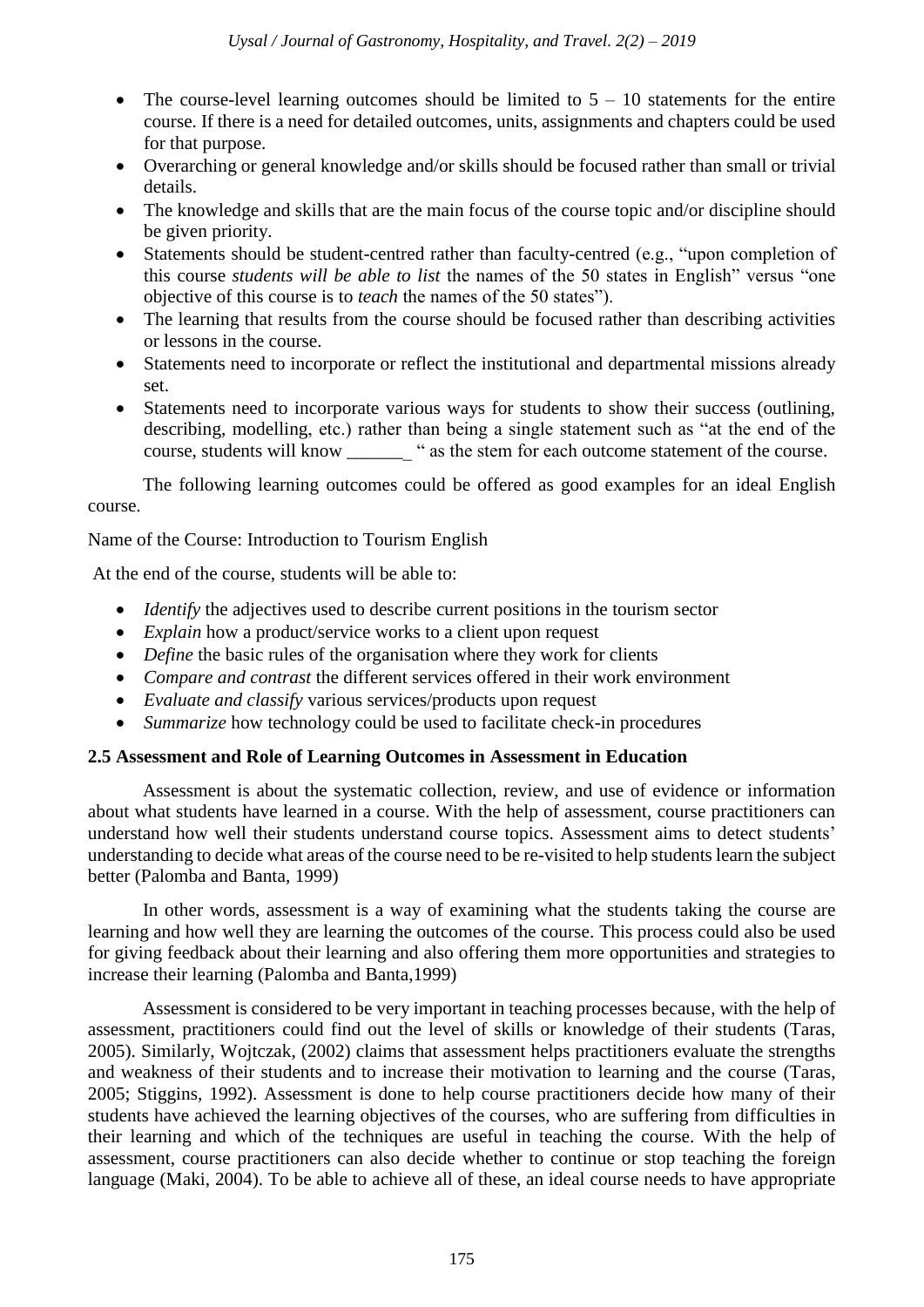learning outcomes statements. Without learning outcomes statement, it will not be possible for course practitioners to obtain the benefit provided by the assessment tools in a course.

#### **3. Method**

As this study intended to investigate the learning outcomes of English courses at tourism faculties in Turkey, 10 tourism faculties from 10 different state universities were randomly chosen through simple random sampling method. The web sites of the chosen faculties were visited in December 2018. During the visits, the researcher chose to visit the English courses given at the department of "Tourism management" in the 1<sup>st</sup> term from each tourism faculty for standardization purpose in sampling and the accessed learning outcomes from the visited courses were evaluated in line with the 9 criteria given above. One English course from each visited faculty was taken as a sample in the study. To ensure the privacy of the chosen faculties, each faculty was coded with a letter between A and E. The accessed learning outcomes from the visited websites were transferred to a table and given a code. Then each learning outcome was translated into English by the researcher who is also an English language expert in his field. What was important with the translation of the obtained learning outcomes into English was to leave any mistake or error related to function and form as it is in the translation process.

#### **4. Results**

The web sites of 10 faculties from 10 state universities were visited on the stated dates and only five of them were found to have had a list of learning outcomes for the visited English course. The rest of the visited universities were found to have no detail regarding course content, organisational/departmental mission and objectives, which is equal to almost 50% of the visited faculties. The learning outcomes of the visited English courses are given in tables below and then they are evaluated based on the criteria set in the study.

#### **4.1 List of Learning Outcomes of Faculty A**

| LO1. Learning English words                                              |
|--------------------------------------------------------------------------|
| LO2. Learning the basic terms of the English language                    |
| LO3. Teaching English as a communication system                          |
| LO4. Helping students gain necessary language skills                     |
| LO5. Understanding the texts heard or listened                           |
| LO6. Introducing himself/herself and asking personal questions to others |
| LO7. Students understand the basic form of verbs                         |

When the Faculty A was evaluated according to the criteria set in the study, the number of learning outcomes seems to be ideal in number as it has stated 7 learning outcomes for the course (Criterion 1). When the outcomes of the chosen English course were evaluated with regards to Criterion 2, it is seen that the stated outcomes of the course are too general and more than achievable. When they were evaluated based on Criterion 3, it is seen that the stated outcomes seem to be far away from the course content as they were not stated as specific statements. When they were evaluated based on Criterion 4, some of the statements seem to be learner-centred (e.g. 1, 2, 5, 6 and 7), the rest of the statements seem to have been written in a teacher-centred way. However, all learning outcomes are supposed to be learner-centred rather than being teacher-centred as each course is expected to learning. When the learning outcomes were evaluated based on Criterion 5, they were found to have focused on the learning that does not or cannot result from what is done in the classroom as almost all of them seem to be too general to achieve in one-term English course. The stated outcomes could not be evaluated based on Criterion 6 because no relevant knowledge could be obtained by the researcher when the relevant university's web site was visited. The stated outcomes do not incorporate various ways for the learners to gain achievement (Criterion 7). The obtained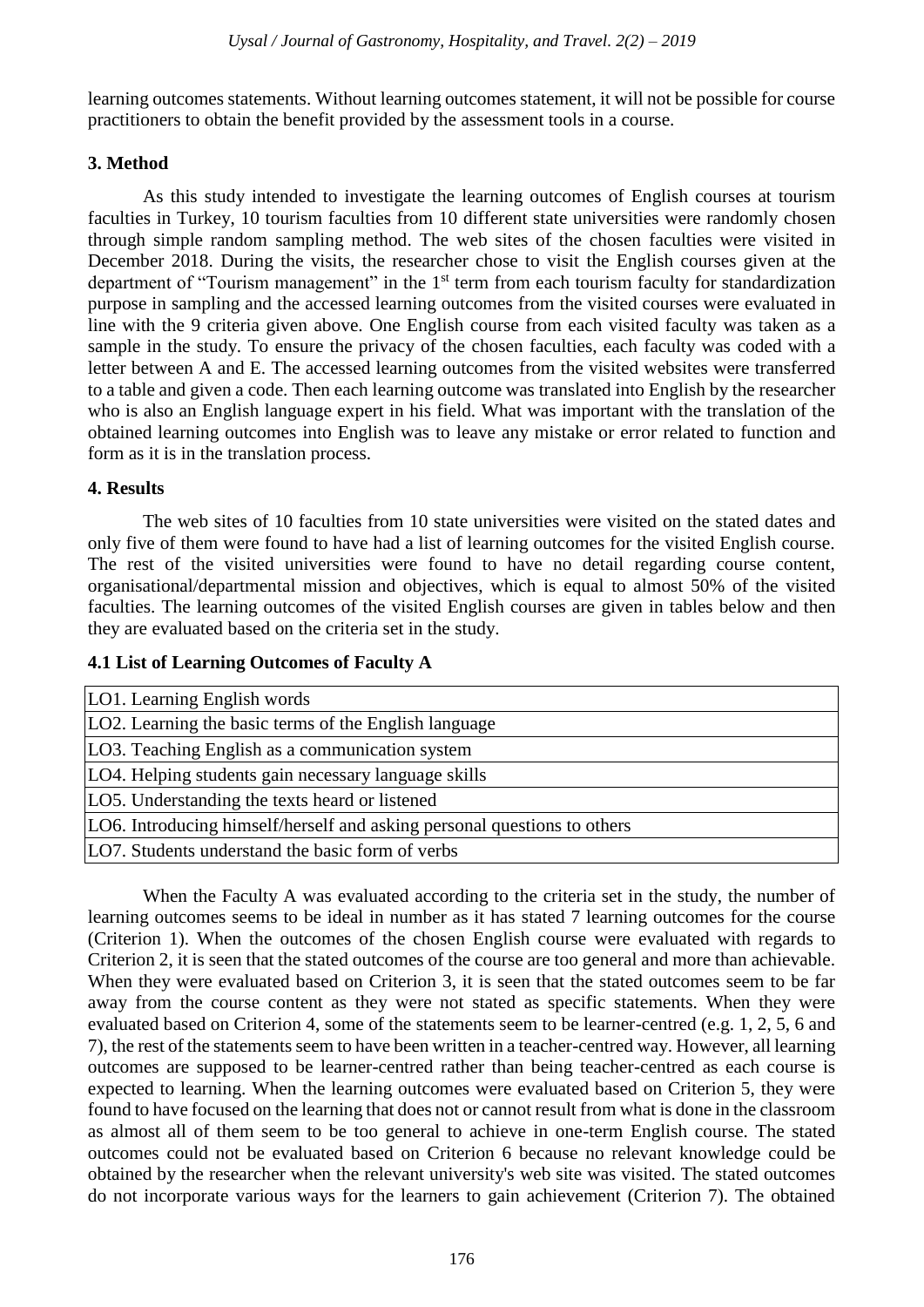learning outcomes of the visited course seem not to have been stated as observable and measurable statements (Criterion 8, 9). For example, the use of "understand" is very common, but it is not possible for course practitioners to assess if students have understood or not through an assessment tool.

# **4.2 List of Learning Outcomes (LOs) of Faculty B**

LO1. To be at the level to be able to understand advanced level speaking, listening skills as well as understanding TV news programs and following the agenda

LO2. To be able to write detailed and clear passages on various topics

LO3. Communicating with those speaking in their mother tongue and being involved in discussions actively

LO4. Reading and understanding the articles and reports about daily life

LO5. Determining the idioms often used, and often confusing and to be able to use them effectively

LO6. To be more proficient to write comprehensive and longer logical sentences by improving their speaking and writing skills

The learning outcomes statements of Faculty B were evaluated based on the criteria set in the study. It was found that the number of learning outcomes statements seem to be appropriate in quantity as stated in Criterion 1. The stated outcomes express too general course aims as in LO 1 (Criterion 2). Considering what is stated in the obtained learning outcomes cannot be achieved in one English course, it should be stated that Criterion 3 was violated. The statements aim students' learning the skills that cannot be central to one English course given in one academic term. When the statements were evaluated based on Criterion 4, it is seen that they all seem to have been stated in a way to be learner-centred as they all focus on students' learning rather than teachers' teaching. When the learning outcomes statements were evaluated based on Criterion 5, it is seen that what is aimed and stated in these statements cannot be the results from one English course. The researcher couldn't evaluate the learning outcomes statements based on criterion 5 as the researcher could not find the institutional and departmental missions on the visited web sites on the visit. Some of the learning outcomes statements seem to be measurable and observable (eg. 2); however, we have to state that they are not stated in full sentence as supposed to be.

## **4.3 List of Learning Outcomes of Faculty C**

LO1. Students can introduce themselves

LO2. Students can ask for someone's job and can tell what the third body's jobs are

LO3. Students can ask someone's age and phone number.

LO4. Students can recognize plural and singular nouns and can refer to these nouns with pronouns

LO5. Students can ask for the quantity of the objects and can respond to such questions

LO6. Students can ask for the time of the day and can respond such questions giving details such as time, day, month and season

LO7. Students can recognize prepositions of time and tell about the time using the prepositions of time

LO8. Students can recognize possessive suffixes

LO9. Students can recognize prepositions of place. Students can combine two separate sentences using an appropriate conjunction.

LO10. Students can recognize the sentences in Simple Present tense and can produce sentences in Simple Present Tense.

LO11. Students can recognize adverbs of frequency and use them appropriately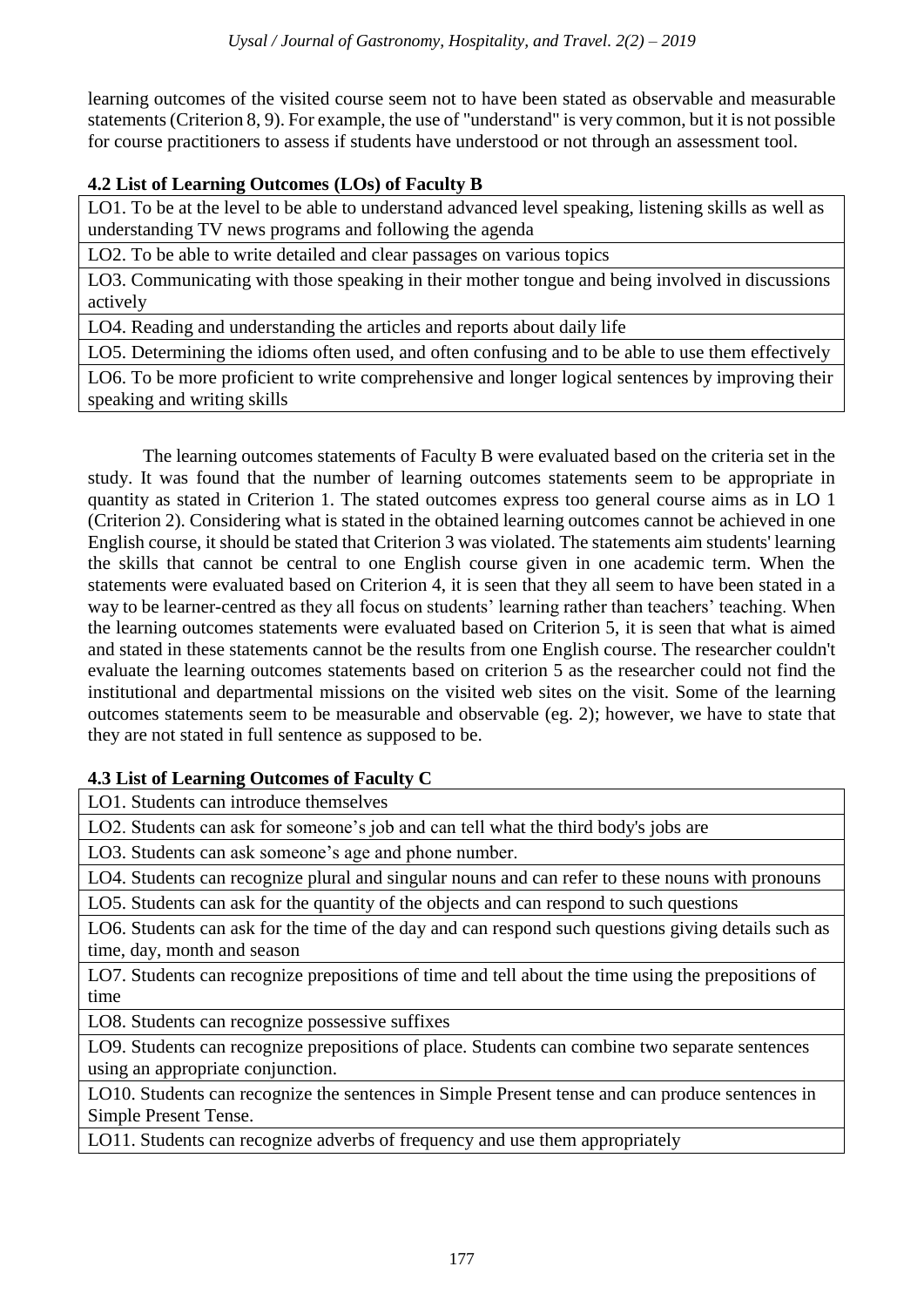When the learning outcomes statements of Faculty C were evaluated based on the criteria set in the study, it is seen that they were stated in full sentences as they were supposed to be. Whereas an ideal number for stating learning outcomes is between 5 and 10, as more than 10 could be difficult to achieve in one course, this course has 11 learning outcomes statements, which seem to signal the violation of Criterion 1. When the statements were evaluated based on Criterion 2, it is seen that they were stated in a form to help the course focus on overarching or general knowledge and/or skills (Criterion 2) as well as focusing on the knowledge and skills central to the course topic as what was stated in the outcomes statements are achievable in one single course. (Criterion 3). All of the statements also seem to have been stated in a learner-centred way (Criterion 4). As what is stated in the outcomes statements could be achieved in one course in an academic term, it is possible to post similar comments about the learning outcomes of the visited course (Criterion 5). When the learning outcomes were evaluated based on Criterion 6, it is seen that they incorporate or reflect the institutional and departmental missions (Criterion 6) as it was possible for the researcher to access the institutional and departmental missions of the visited faculty. However, the obtained statements were evaluated based on Criterion 7, it was found that they do not incorporate various ways for students to show success (outlining, describing, modelling, depicting, etc.) (Criterion 7). The evaluated learning outcomes were also found to have been stated in an observable and measurable way (Criterion 8, 9). It is also noteworthy here that some of the stated learning outcomes need to be divided into two different sentences.

## **4.4 List of Learning Outcomes of Faculty D**

Comprehensive repetition of the topics covered in the course such as past tense, simple present tense, present continuous tense and modal verbs with the help of listening, reading, speaking and writing exercises, repetition of present perfect tense, if clauses (If 1 and If 2), basic adjective clauses, noun clauses and basic passive structures

When the learning outcomes of the Faculty D were evaluated based on the criteria set in the study, it is seen that so-called learning outcomes (as they were stated under the name of "learning outcomes") were not stated in full and separate sentences, which made it impossible for the researcher to evaluate them based on Criterion 1. They were all stated in phrases. The phrases are too general and they seem to be the continuation of another course rather than an independent course (Criterion 2). Therefore, it cannot be stated that they are not central to the course or not (Criterion 3). Therefore, Criterion 4, 5, 6, 7, 8, and 9 were assumed to have been violated in this visited course.

## **4.5 List of Learning Outcomes of Faculty E**

LO1. Developing positive attitudes towards the target language

LO2. Students gain the skills necessary for their academic life and communication purpose in the target language.

LO3. Students gain intermediate-level grammar knowledge.

LO4. Students explain the intermediate level texts which are read aloud in the target language.

LO5. Reaching the intermediate writing proficiency level in the target language. In this direction, they write a paragraph first and then an essay.

LO6. Students reach intermediate level listening comprehension proficiency

LO7. Students can express themselves verbally

LO8. Students can communicate with those speaking the target language as their mother tongue and as a foreign language.

The learning outcomes statements of the Faculty E were evaluated. It was found that the number of learning outcomes statements met the ideal limit as 8 learning outcomes statements have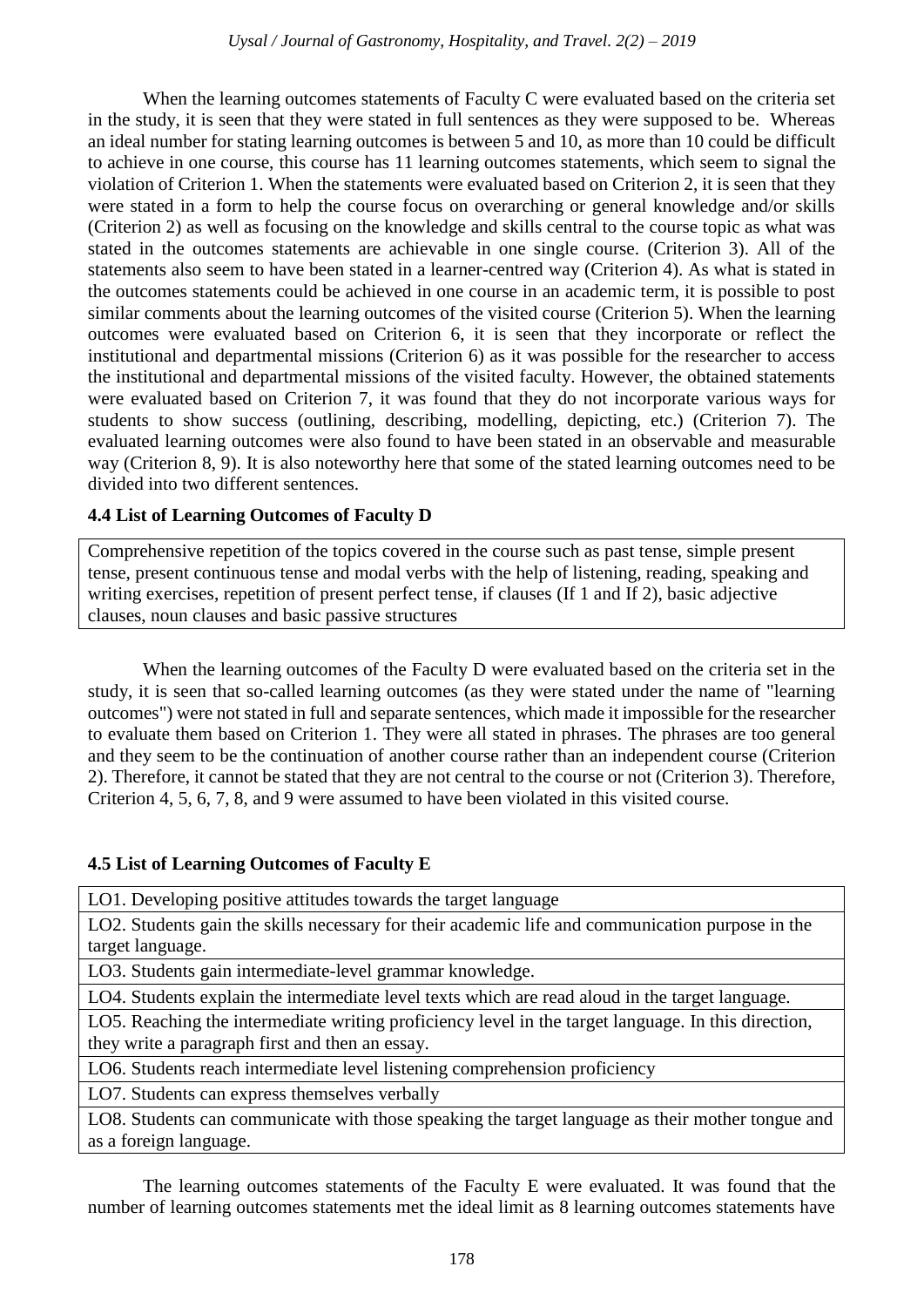been accessed with the visited English course (Criterion 1). When they were evaluated based on Criterion 2, it was seen that they were all too general statements (eg, developing positive attitudes, gaining the skills necessary for academic life). Therefore, they cannot be central to one English course, which means a violation of Criterion 3. The evaluated learning outcomes seem to have been stated in a learner-centred way (eg, students gain, students explain"; however, they express a target which cannot be achieved by the learners by taking this course (eg. reaching intermediate writing skills) (Criterion 4). These statements cannot be the results of one English course as they express too general aims which cannot be achieved in one English course (Criterion 5). As institutional and departmental missions could not be obtained on the visited website of the relevant faculty, the researcher couldn't evaluate the statements based on Criterion 6. The evaluated learning outcomes statements also do not incorporate various ways for learners to show achievement, which means a violation of Criterion 7. The evaluated learning outcomes are also not measurable and observable (Criterion 8 and 9), which make their assessment with assessment tools.

#### **5. Discussion and Conclusion**

As seen from the evaluation of the learning outcomes statements of the visited English courses, tourism faculties have serious problems with their English programs. This is evident from the fact that 5 out of 10 tourism faculties visited within the scope of the study were found not to have lists of learning outcomes for their English courses and even the organisational and departmental mission statements. Those which were found to have lists of learning outcomes for the English courses given at the faculties, but the obtained learning outcomes statements had serious problems with regards to form and function, all of which is a signal for the fact, as suggested by Uysal and Seçilmiş (2019) who conducted a detailed needs analysis for tourism faculties and proposed a model for the effective teaching of English at tourism faculties, that tourism faculties need to undergo a curriculum renewal for better English teaching. This can also be used to conclude that English language instructors at tourism faculties are unaware of the needs of their students for the use of English for communication purpose (Uysal & Seçilmiş, 2019) and thus tourism students are also unaware of their needs.

Learning outcomes have guiding roles in all courses and the stated learning outcomes statements guide the whole teaching process and control lecturers as well as helping them and learners reach the set learning goals of the courses. They also have critical roles in the assessment process because the assessment is a way of collecting feedback from students and learning outcomes also ensure that what is taught in the course is assessed in exams, which make assessment tools effective in measuring students' learning. Under the light of the findings of this study, it is almost impossible to claim that what is taught is measured in the exams at tourism faculties as the accessed learning outcomes are different from what is done in the classroom. As the visited English courses were found, in general, not to have appropriately stated learning outcomes, it could also be concluded that the course objectives, course materials and assessment tools are not effective in promoting the aimed learning at these faculties and that students are not given enough chance to get appropriate feedback about their learning from the assessment tools, considering that assessment tools are not developed appropriately. Another conclusion that we can draw is that we cannot talk about effective coordination among English courses as coordination is one of the most basic characteristics of English courses from the other courses. Because, in English programs, each course builds learning on another, and prepares students for learning in their future courses, which is ensured with the learning outcomes statements appropriately stated and coordinated for each course. The findings of this study suggest that there is not any coordination among the courses even within a faculty whereas each English course in an English teaching program builds learning for future English courses.

It could be claimed that the courses examined within the scope of this study might have had appropriately stated learning outcomes and they might not have been updated on the visited websites. We can claim, as a counter-argument, that no organisation would keep inappropriately stated learning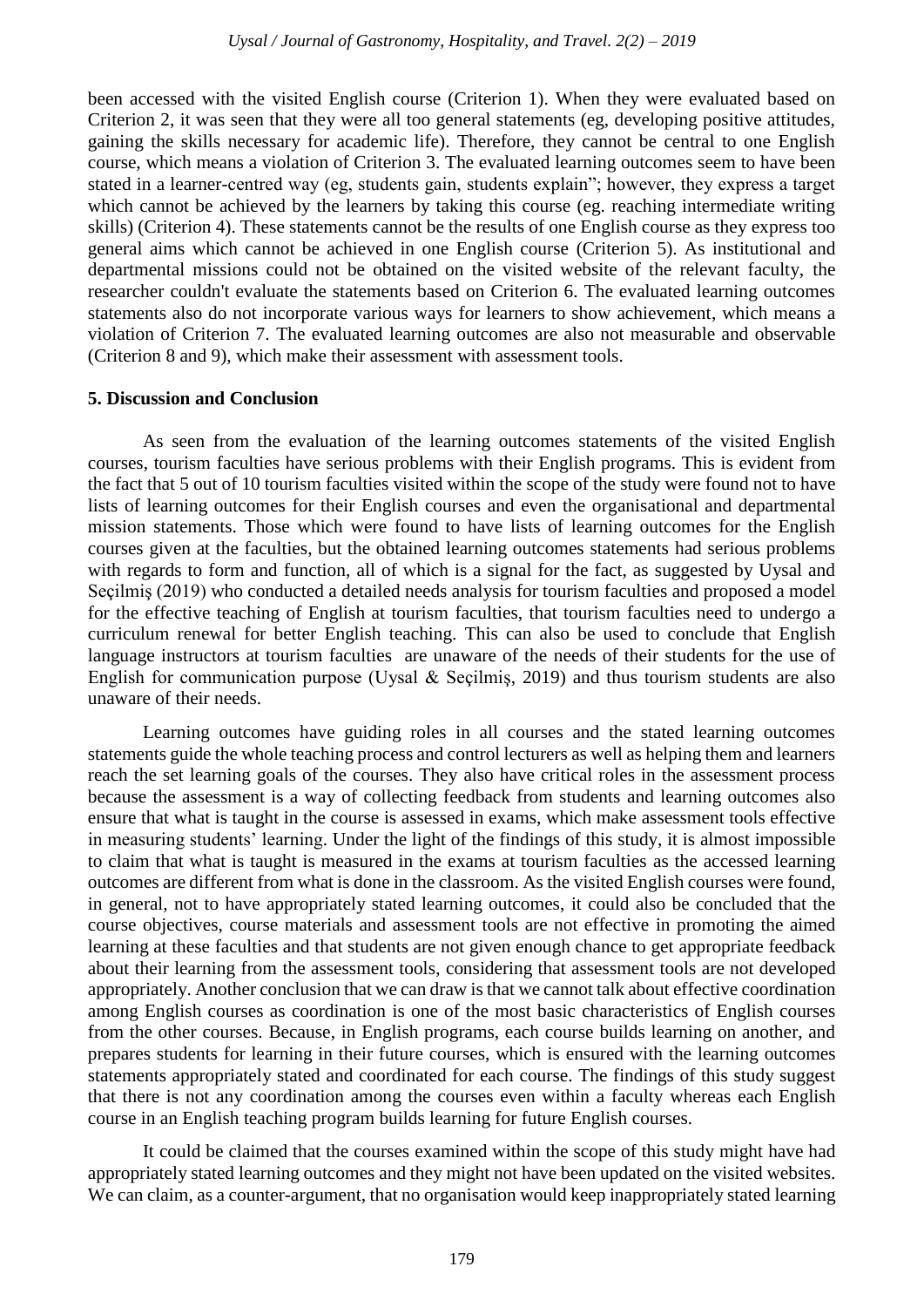outcomes on their websites which are the most exposed face of these institutions, whereas they have appropriately stated learning outcomes for their courses.

The findings of this study could also be used to conclude that assessment tools used in English courses at tourism faculties are not developed in a way to promote expected learning. Because learning outcomes statements of an English course have guiding roles in developing appropriate assessment tools to ensure that what is taught is measured through appropriately developed assessment tools. Therefore, it cannot be claimed that assessment is done effectively in the courses where course aims and objectives are not formed appropriately. The findings could also be used to suggest that tourism faculty students lack the opportunity to learn what they are going to learn in an English course which they are about to take at the beginning of the term as the web sites say different things from what teachers do in their courses. In brief, as Mahajan & Singh (2017) claimed, no one can get a clear idea about what could be achieved with the courses/program at tourism faculties which are the core of this study. As it is true for all kind of courses, all courses should be listed and written before the course starts and learners should be ensured that courses have been designed perfectly. Based on the stated learning outcomes, teaching environment, classroom activities and assessment tools have to be designed appropriately to conduct and complete the course successfully (Mahajan and Singh, 2017). Only with this way, it will be possible to improve the quality of foreign language teaching at tourism faculties in Turkey. Under current conditions at tourism faculties, nobody can be sure if the mission and goals of the institution have been met as well as deciding if the desired objectives of the institution have been reached.

## **REFERENCES**

- American Association of Law Libraries (2005). *Writing learning outcomes.* Available at http://www.aallnet.org/prodev/outcomes.asp. Access Date: 22 March 2018
- Anderson, L.W., & Krathwohl, D.R. (2001). *A taxonomy of learning, teaching, and assessment: A revision of Bloom's taxonomy of educational objectives*. New York: Longman.
- Bloom, B.S., (1956) Taxonomy of educational objectives: The classification of educational goals: *Handbook I, cognitive domain*. Longmans, Green: New York, NY.
- Users' Guide, ECTS., (2005). Brussels: Directorate-General for Education and Culture.
- Mahajan, M., & Singh, M. K. S. (2017). Importance and Benefits of Learning Outcomes. *IOSR Journal of Humanities and Social Science.* 22(3), 65-67. p-ISSN: 2279-0845.
- Maki, P. L. (2004). *Assessing for learning: Building a sustainable commitment across the institution.* Stylus: Sterling, VA.
- Palomba, C. A. & Banta, T.W. Eds. (2001). *Assessing student competence in accredited disciplines: Pioneering approaches to assessment in higher education*. Stylus: Sterling, VA.
- Stephen, A. (2004). Using learning outcomes-A consideration of the nature, role, application and implications for European education of employing learning outcomes at the local, national and international levels. *University of Westminster, Edinburgh*.
- Stiggins, R. J. (2002). Assessment Crisis: The Absence of Assessment for Learning. *Phi-Delta Kappan*, 83(10), 758-765.<https://doi.org/10.1177/003172170208301010>
- Suskie, L. (2004). *Assessing student learning: A common sense guide*. Bolton, MA: Anker Publishing.